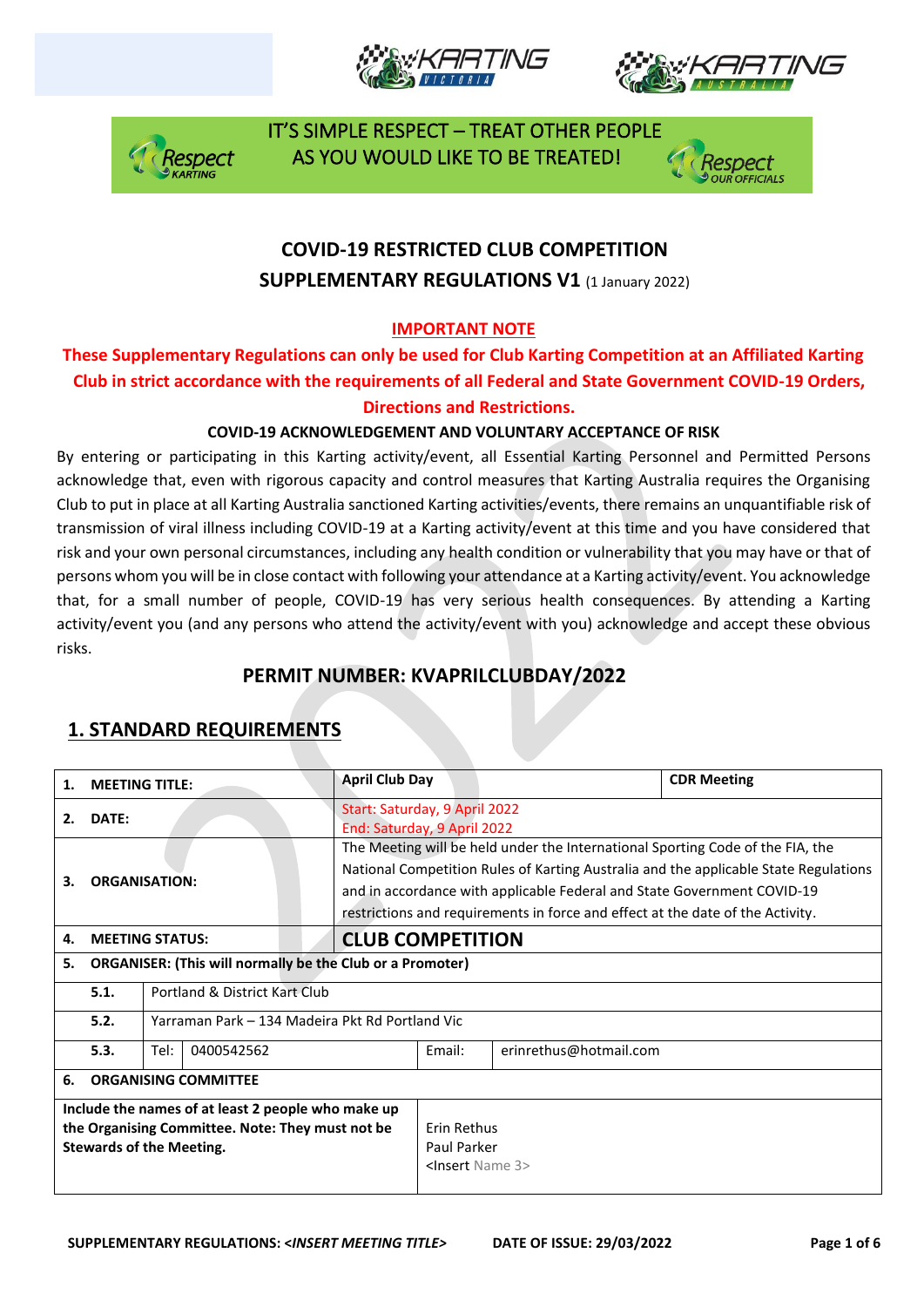







| ESSENTIAL OFFICIALS (Ref: General Rules Chapter 7 Rule 4 - "Essential Officials")<br>7.                                                                  |                                                         |  |  |  |
|----------------------------------------------------------------------------------------------------------------------------------------------------------|---------------------------------------------------------|--|--|--|
|                                                                                                                                                          | Neville Tapscott (Chief Steward)                        |  |  |  |
| <b>Stewards of The Meeting</b><br>Note: Chief Steward Must be Grade 3 or Higher                                                                          | <b>Brad Anderson</b>                                    |  |  |  |
|                                                                                                                                                          | Kevin Hitchcock                                         |  |  |  |
| Clerk of the Course                                                                                                                                      | Paul Parker                                             |  |  |  |
| Note: Up to 35 Entries May be Grade 4 or Higher. More than 35 Entries* Must be Grade 3 or Higher<br>* See General Rules Chapter 7 Rule 4 Guidance Note 2 |                                                         |  |  |  |
| Chief Scrutineer: May be Grade 4 or Higher                                                                                                               | Daniel Rethus                                           |  |  |  |
| Chief Timekeeper:                                                                                                                                        | Erin Rethus                                             |  |  |  |
| <b>Emergency and Medical Services:</b>                                                                                                                   | <b>Brad Anderson</b>                                    |  |  |  |
| <b>OTHER OFFICIALS</b><br>8.                                                                                                                             |                                                         |  |  |  |
| <b>Assistant Clerk Of The Course:</b>                                                                                                                    | <insert name=""><br/><insert name=""></insert></insert> |  |  |  |
|                                                                                                                                                          |                                                         |  |  |  |
| Starter                                                                                                                                                  | Paul Parker                                             |  |  |  |
| <b>Scales Marshal</b>                                                                                                                                    | Adrian Jones                                            |  |  |  |
| <b>Grid Marshal</b>                                                                                                                                      | Jenny King                                              |  |  |  |
| Secretary of the Meeting                                                                                                                                 | Erin Rethus                                             |  |  |  |
| Timekeeper                                                                                                                                               | Erin Rethus                                             |  |  |  |
| <b>CIRCUIT DETAILS</b><br>9.                                                                                                                             |                                                         |  |  |  |
| <b>Circuit Name:</b>                                                                                                                                     | Yarraman Park                                           |  |  |  |
| <b>Circuit Address:</b>                                                                                                                                  | 134 Madeira Pkt Rd Portland                             |  |  |  |
| <b>Track Length:</b>                                                                                                                                     | 752 Metres                                              |  |  |  |
| <b>Direction Of Racing:</b>                                                                                                                              | Anti Clockwise                                          |  |  |  |
| <b>Track Density:</b>                                                                                                                                    | 32                                                      |  |  |  |
| <b>Notice Board:</b>                                                                                                                                     | Canteen exterior wall                                   |  |  |  |
| <b>Stewards Office:</b>                                                                                                                                  | West side of clubrooms under grandstand                 |  |  |  |
| <b>Mechanical Breakdown Lane:</b>                                                                                                                        | Will Not be in use at this Meeting.                     |  |  |  |
| Parc Fermé:                                                                                                                                              | Ingrid, scales and tech shed area                       |  |  |  |

### **2. ADMINISTRATION**

| Anyone that holds a KA karting licence may compete at club events                        |
|------------------------------------------------------------------------------------------|
| The Club must maintain a register of all permitted persons who enter the Circuit for the |
| Event.                                                                                   |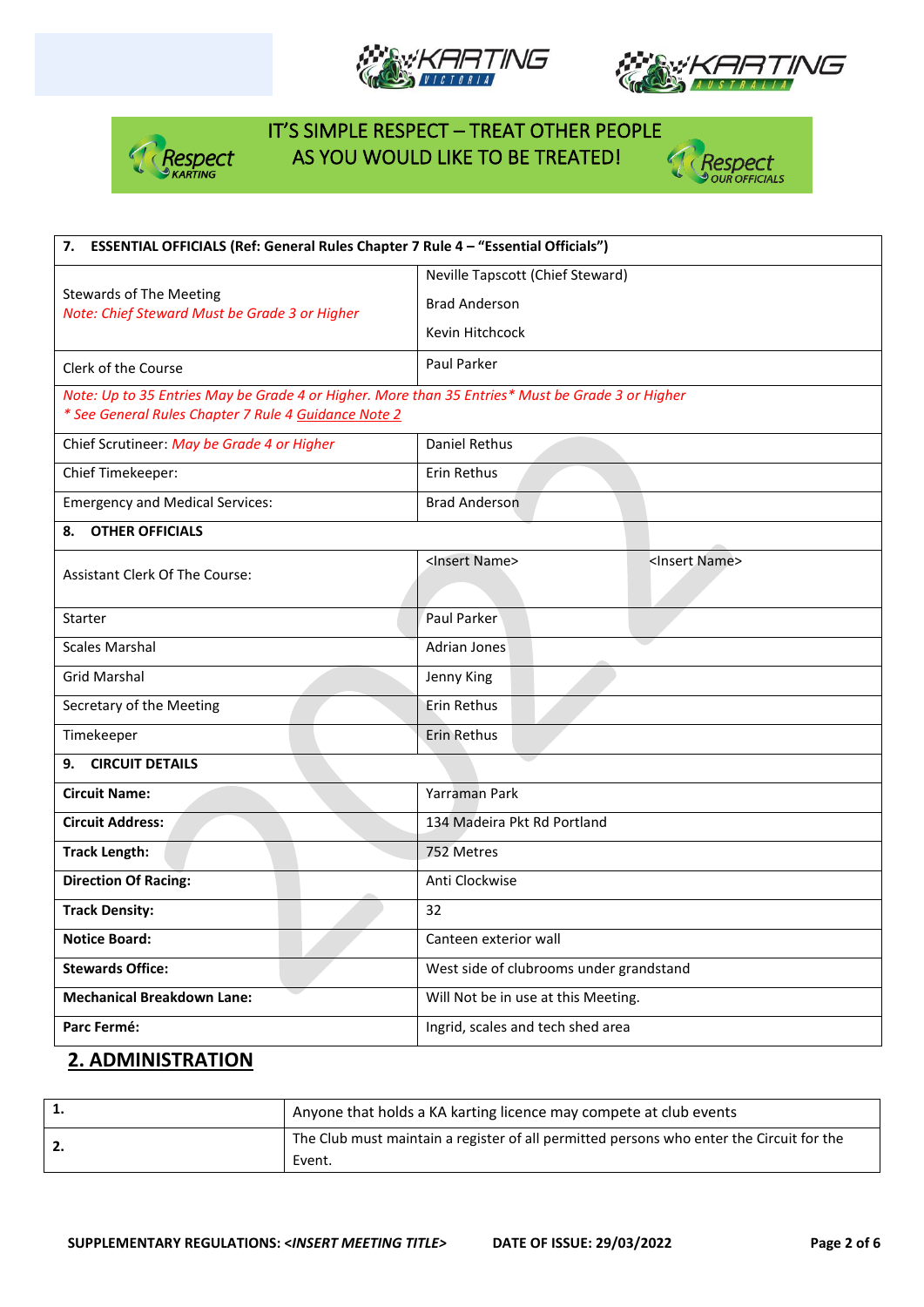







| 3.                                                                                                                                                                                                                                                                      | The number of entries in the Event is strictly limited by Government Directions/Orders.<br>Pre-entry for the Event is essential. There will be NO ENTRIES ACCEPTED ON THE DAY.                                                                                                               |                                                                                                                                            |                             |                                                                                                                          |                                                                         |  |
|-------------------------------------------------------------------------------------------------------------------------------------------------------------------------------------------------------------------------------------------------------------------------|----------------------------------------------------------------------------------------------------------------------------------------------------------------------------------------------------------------------------------------------------------------------------------------------|--------------------------------------------------------------------------------------------------------------------------------------------|-----------------------------|--------------------------------------------------------------------------------------------------------------------------|-------------------------------------------------------------------------|--|
| <b>COMPETITION GROUPS</b><br>4.                                                                                                                                                                                                                                         | The Competition Groups listed below are permitted to compete at this Meeting.<br>Competition Group names as listed in the 2022 Australian Karting Manual Competition<br>Rules Chapter 5 Rule 7 must be used.<br>See the Important Notes for Clubs About 4SS Racing (Class Rules, Chapter 20) |                                                                                                                                            |                             |                                                                                                                          |                                                                         |  |
| <b>Competition Group</b>                                                                                                                                                                                                                                                |                                                                                                                                                                                                                                                                                              |                                                                                                                                            |                             |                                                                                                                          |                                                                         |  |
|                                                                                                                                                                                                                                                                         |                                                                                                                                                                                                                                                                                              | <b>Eligible Classes for each Competition Group</b>                                                                                         |                             |                                                                                                                          |                                                                         |  |
| Cadet                                                                                                                                                                                                                                                                   |                                                                                                                                                                                                                                                                                              | Cadet 9                                                                                                                                    | Cadet 12                    | Cadet 4SS                                                                                                                | <b>NOTE: Cadet 9 and Cadet 4SS MUST be</b><br>arranged behind Cadet 12. |  |
| <b>Junior (Lower Performance)</b>                                                                                                                                                                                                                                       |                                                                                                                                                                                                                                                                                              | KA4                                                                                                                                        | 4SS Junior                  | Yamaha                                                                                                                   |                                                                         |  |
| <b>Junior (Higher Performance)</b>                                                                                                                                                                                                                                      |                                                                                                                                                                                                                                                                                              | KA3                                                                                                                                        | KA <sub>2</sub>             | Junior Max                                                                                                               | Junior Performance                                                      |  |
| <b>Senior 4 Stroke</b>                                                                                                                                                                                                                                                  |                                                                                                                                                                                                                                                                                              | 4SS Senior                                                                                                                                 | 4SS<br>Supermaxx            |                                                                                                                          |                                                                         |  |
| <b>Senior (Lower Performance)</b>                                                                                                                                                                                                                                       |                                                                                                                                                                                                                                                                                              | KA4                                                                                                                                        | KA3                         | Yamaha                                                                                                                   | TaG 125 Restricted                                                      |  |
| <b>Senior TaG</b>                                                                                                                                                                                                                                                       |                                                                                                                                                                                                                                                                                              | <b>TaG 125</b>                                                                                                                             | X30                         |                                                                                                                          |                                                                         |  |
| <b>Open Performance</b>                                                                                                                                                                                                                                                 |                                                                                                                                                                                                                                                                                              | KZ <sub>2</sub>                                                                                                                            | D <sub>D</sub> <sub>2</sub> | Gearbox                                                                                                                  | Open Performance                                                        |  |
| $\bullet$<br>(2) groups.                                                                                                                                                                                                                                                |                                                                                                                                                                                                                                                                                              |                                                                                                                                            |                             | Should any Competition Group reach 80% of the Track Density, the Classes in that Competition Group may be split into two |                                                                         |  |
| <b>ENTRIES</b><br>5.                                                                                                                                                                                                                                                    |                                                                                                                                                                                                                                                                                              |                                                                                                                                            |                             |                                                                                                                          |                                                                         |  |
| 2.1 ENTRIES OPEN:                                                                                                                                                                                                                                                       |                                                                                                                                                                                                                                                                                              | 9am 26/03/2022                                                                                                                             |                             |                                                                                                                          |                                                                         |  |
| 2.2 ENTRIES CLOSE:                                                                                                                                                                                                                                                      |                                                                                                                                                                                                                                                                                              | A minimum of one (1) day prior to the commencement of the Meeting <lnsert time=""> 7/04/2022 NO<br/><b>LATE ENTRIES ACCEPTED.</b></lnsert> |                             |                                                                                                                          |                                                                         |  |
| 2.4 ENTRIES CLOSE:                                                                                                                                                                                                                                                      |                                                                                                                                                                                                                                                                                              |                                                                                                                                            |                             |                                                                                                                          |                                                                         |  |
| <b>ENTRY FEE</b><br>6.                                                                                                                                                                                                                                                  |                                                                                                                                                                                                                                                                                              |                                                                                                                                            |                             |                                                                                                                          |                                                                         |  |
| 3.1 The Entry Fee for each Competition Group at this Meeting including GST including the TDF levy is as follows:                                                                                                                                                        |                                                                                                                                                                                                                                                                                              |                                                                                                                                            |                             |                                                                                                                          |                                                                         |  |
| <b>Competition Group Name</b>                                                                                                                                                                                                                                           |                                                                                                                                                                                                                                                                                              |                                                                                                                                            | <b>Entry Fee</b>            |                                                                                                                          |                                                                         |  |
| All Groups                                                                                                                                                                                                                                                              |                                                                                                                                                                                                                                                                                              | \$25                                                                                                                                       |                             |                                                                                                                          |                                                                         |  |
| Cadet and Junior Groups                                                                                                                                                                                                                                                 | \$25                                                                                                                                                                                                                                                                                         |                                                                                                                                            |                             |                                                                                                                          |                                                                         |  |
| Senior Groups                                                                                                                                                                                                                                                           |                                                                                                                                                                                                                                                                                              | \$25                                                                                                                                       |                             |                                                                                                                          |                                                                         |  |
| Second or Third Groups Entered                                                                                                                                                                                                                                          |                                                                                                                                                                                                                                                                                              | \$20                                                                                                                                       |                             |                                                                                                                          |                                                                         |  |
| <b>ENTRY PROCEDURE</b><br>7.                                                                                                                                                                                                                                            |                                                                                                                                                                                                                                                                                              |                                                                                                                                            |                             |                                                                                                                          |                                                                         |  |
| 4.1 Each Entry for this Meeting must be made using the CMS as follows:<br>Log on to your driver information via http://www.karting.net.au/<br>$\bullet$<br>Click on the licence and entries icon (top centre of the screen)<br>Click on the "Enter a Race Meeting" icon |                                                                                                                                                                                                                                                                                              |                                                                                                                                            |                             |                                                                                                                          |                                                                         |  |

- Click on the "Enter a Race Meeting" icon
- Enter your log on details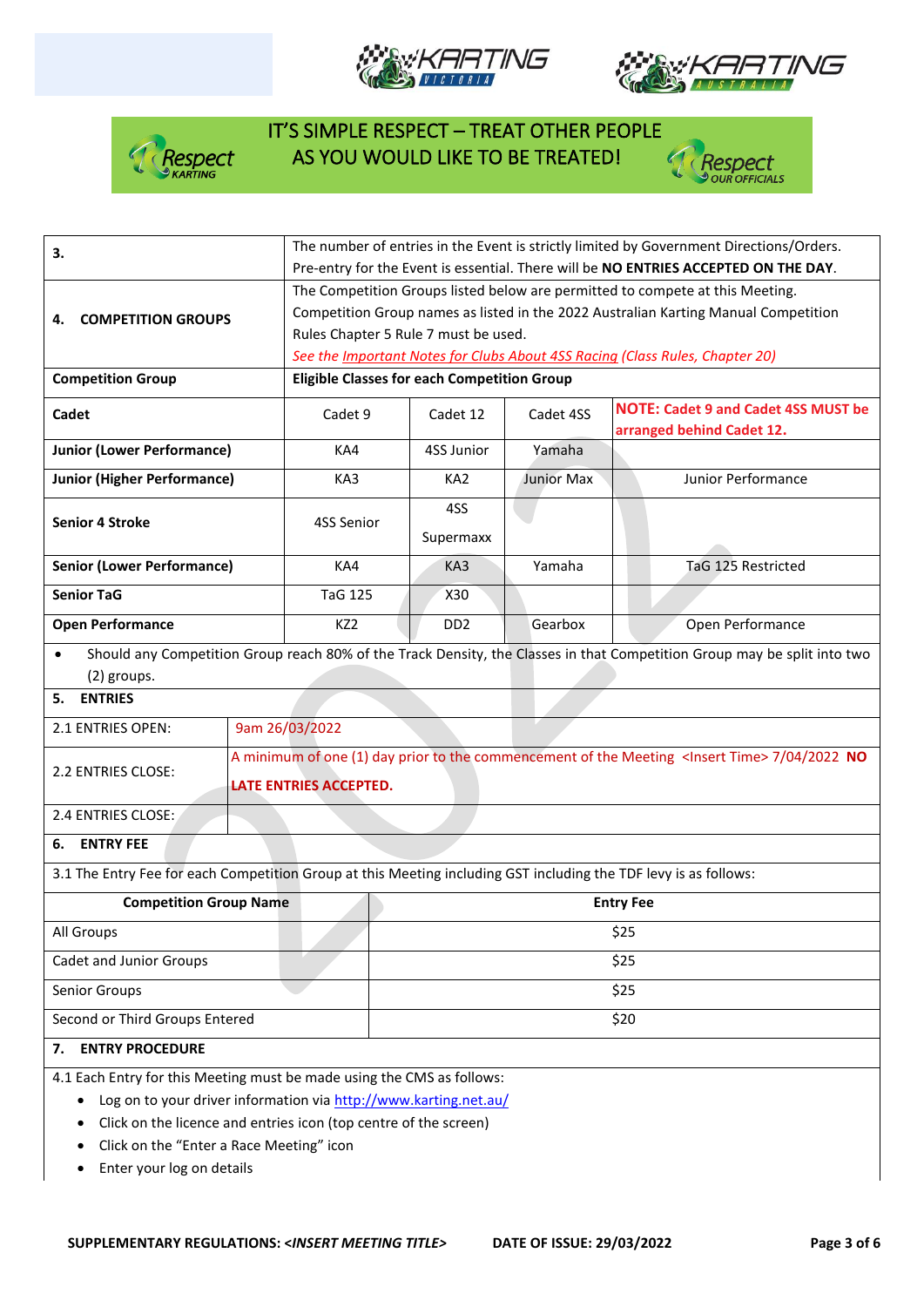







#### • Under 'My Details' functions, choose 'Pre Enter Race Meeting'

- Choose the State in which the Meeting is being held
- Choose the Club who is the Organiser of the Meeting

4.2 Payment of the Entry Fee can be made as follows:

Credit card Payments can be made via CMS using SecurePay ONLY

#### **8. MINIMUM ENTRIES**

5.1 <Choose a Number> is the minimum number of pre-entries which must be received for each Competition Group.

5.2 If insufficient entries are received for a Competition Group to form in its own right, the Competition Group must be consolidated in accordance with the Competition Rules Chapter 1 – Rule 9.

#### **9. BRING A MATE SESSION**

6.1 A "Bring a Mate" session Will be conducted at this Meeting.

#### **10. TEAMS COMPETITION**

7.1 Teams Competition Will Not be conducted at this Meeting.

### **3. SPECIFIC COVID-19 RESTRICTION AND MITIGATION REQUIREMENTS**

#### **COVIDSafe ACTION PLAN** (When required at law)

The Club has completed a COVIDSafe Action Plan and submitted it to the relevant State Government Department. All actions identified as being required to be done to create a COVIDSafe Event and Club facility must be carried out prior to and during the Event.

| 1.   | PERMITTED AND NON-PERMITTED PERSONS                                                                                                                                                              |
|------|--------------------------------------------------------------------------------------------------------------------------------------------------------------------------------------------------|
| 1.1. | No person who has symptoms consistent with COVID-19 (this includes any fever, respiratory<br>symptoms, shortness of breath, sore throat, cough, lack of smell or fatigue) is permitted to attend |
|      | the Circuit or participate in the Event.                                                                                                                                                         |
|      | Any person who starts to feel unwell or to exhibit symptoms of COVID-19 during the Event must                                                                                                    |
| 1.2. | immediately avoid contact with all persons at the Circuit and MUST IMMEDIATELY LEAVE the                                                                                                         |
|      | Circuit.                                                                                                                                                                                         |
|      |                                                                                                                                                                                                  |
|      | Note - The number chosen in 2.1 must not exceed the maximum number of people permitted to gather under State                                                                                     |
| 2.   | <b>Public Health Authority Orders/Directions/Regulations.</b>                                                                                                                                    |
|      | SOCIAL DISTANCING AND DENSITY REQUIRMENTS                                                                                                                                                        |
| 2.1. | Essential Karting Personnel and Permitted Persons are not permitted to gather in groups greater than Choose a                                                                                    |
|      | number while in attendance at the Event. (Delete if no limit on Group size by the State Government required)                                                                                     |
| 2.2. | Government prescribed Social Distancing measures must always be observed.                                                                                                                        |
| 2.3. | The use by Permitted Persons of any indoor facilities is strictly limited by the Density Quotient of the room as included<br>in the Club's COVIDSafe Action Plan.                                |
| 2.4. | service provided at the Event must fully comply with all State Public Health<br>Authority<br>Food                                                                                                |
|      | Orders/Directions/Regulations.                                                                                                                                                                   |
|      | Hand Hygiene must be available at all food service outlets.<br>$\bullet$                                                                                                                         |
|      | Regular cleaning in accordance with the Club's COVIDSafe Action Plan MUST be carried out throughout the Event.                                                                                   |
| 3.   | <b>Check In Requirements</b>                                                                                                                                                                     |
|      | All Attendees MUST complete and submit the Karting Australia COVID-19 Declaration, or the compulsory State                                                                                       |
| 3.1  | Government issued QR Code Check-In (delete which is not relevant) upon arrival at the venue if required by the                                                                                   |
|      | <b>State or Federal Government.</b>                                                                                                                                                              |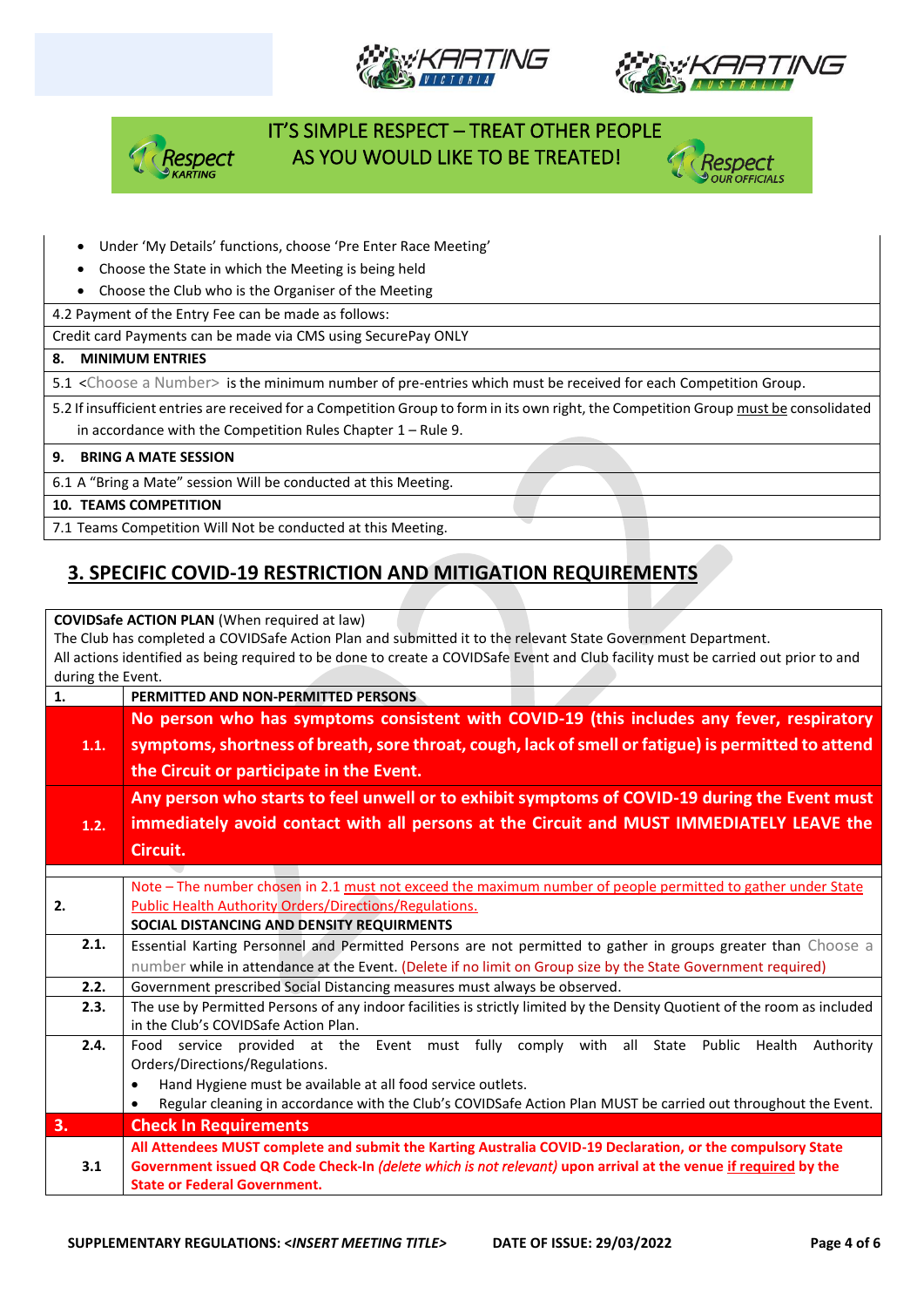







| 4.  | HYGIENE FACILITIES - TOILET/WASHROOM FACILITIES and HAND SANITISER                                                                                                                                                                                                                               |  |  |  |  |
|-----|--------------------------------------------------------------------------------------------------------------------------------------------------------------------------------------------------------------------------------------------------------------------------------------------------|--|--|--|--|
| 4.1 | The Club is required to provide facilities to ensure general and sensible hygiene practices are maintained.                                                                                                                                                                                      |  |  |  |  |
| 4.2 | Toilet and washroom facilities at the Circuit must be open and available for use.                                                                                                                                                                                                                |  |  |  |  |
| 4.3 | Washroom facilities must be properly equipped with liquid soap, running water and either air hand driers or paper<br>towels.<br>The toilets and washroom facilities must be cleaned at least once during the day or as otherwise required in<br>accordance with the Club's COVIDSafe Action Plan |  |  |  |  |
| 4.4 | It is strongly recommended that Essential Karting Personnel and Permitted Persons bring their own supply of hand<br>sanitiser for use in accordance with government recommendations in addition to hand sanitiser that is supplied by the<br>Club.                                               |  |  |  |  |
|     |                                                                                                                                                                                                                                                                                                  |  |  |  |  |

## **4. COMPETITION**

|                                                                                                                     |                                                                                                                     | 1. FORMAT OF RACING - CLUB COMPETITION GROUPS                                                                                                             |                                                                          |        |                                                                                                   |        |   |  |
|---------------------------------------------------------------------------------------------------------------------|---------------------------------------------------------------------------------------------------------------------|-----------------------------------------------------------------------------------------------------------------------------------------------------------|--------------------------------------------------------------------------|--------|---------------------------------------------------------------------------------------------------|--------|---|--|
| 1.1                                                                                                                 |                                                                                                                     | <b>Practice</b>                                                                                                                                           | 3 Practice session/s of 6 minutes will be held.                          |        |                                                                                                   |        |   |  |
| $1.2$                                                                                                               |                                                                                                                     | Qualifying                                                                                                                                                | There Will Not be Timed Qualifying at this Event.                        |        |                                                                                                   |        |   |  |
|                                                                                                                     |                                                                                                                     |                                                                                                                                                           |                                                                          |        |                                                                                                   |        |   |  |
| 1.3                                                                                                                 |                                                                                                                     | <b>Heats &amp; Final</b>                                                                                                                                  |                                                                          |        | The system of gridding will be in accordance with State Regulations - Club Competition Format No. |        |   |  |
|                                                                                                                     | 2. DISTANCES                                                                                                        |                                                                                                                                                           |                                                                          |        |                                                                                                   |        |   |  |
| Heat 1                                                                                                              |                                                                                                                     |                                                                                                                                                           | 8                                                                        | Heat 2 | 8                                                                                                 | Heat 3 | 8 |  |
|                                                                                                                     |                                                                                                                     |                                                                                                                                                           |                                                                          | Final  | 10                                                                                                |        |   |  |
|                                                                                                                     |                                                                                                                     | 3. ACCESS TO CIRCUIT                                                                                                                                      |                                                                          |        |                                                                                                   |        |   |  |
| 3.1                                                                                                                 |                                                                                                                     |                                                                                                                                                           | Competitors will be permitted to enter the Circuit from 8am on 9/04/2022 |        |                                                                                                   |        |   |  |
| 4.                                                                                                                  |                                                                                                                     | <b>DRIVERS BRIEFING</b>                                                                                                                                   |                                                                          |        |                                                                                                   |        |   |  |
| Drivers Briefing notes will be advised in an electronic format OR over the PA system to all Competitors. Any<br>4.1 |                                                                                                                     |                                                                                                                                                           |                                                                          |        |                                                                                                   |        |   |  |
| 5.                                                                                                                  |                                                                                                                     | questions should be directed to the Chief Steward prior to the start of Competition.<br><b>SCRUTINEERING</b>                                              |                                                                          |        |                                                                                                   |        |   |  |
|                                                                                                                     | All Competitors will be required to complete an electronic Scrutineering Form (Insert the link to the Scrutineering |                                                                                                                                                           |                                                                          |        |                                                                                                   |        |   |  |
| 5.1                                                                                                                 |                                                                                                                     | Form provided by KA) via a URL provided to them by the Host Club.                                                                                         |                                                                          |        |                                                                                                   |        |   |  |
| 5.2                                                                                                                 |                                                                                                                     | This form will be submitted to the Race Secretary in an electronic format.                                                                                |                                                                          |        |                                                                                                   |        |   |  |
| 5.3                                                                                                                 |                                                                                                                     | Scrutineering Stickers will be available for collection from <lnsert location=""> etween <lnsert time=""> and <lnsert time=""></lnsert></lnsert></lnsert> |                                                                          |        |                                                                                                   |        |   |  |
|                                                                                                                     | 6. FUEL                                                                                                             |                                                                                                                                                           |                                                                          |        |                                                                                                   |        |   |  |
| 6.1                                                                                                                 |                                                                                                                     | PULP and E10 PULP are the only fuels permitted to be used at this Meeting.                                                                                |                                                                          |        |                                                                                                   |        |   |  |
| 6.2                                                                                                                 |                                                                                                                     | Control Fuel Will Not be used at this Meeting.                                                                                                            |                                                                          |        |                                                                                                   |        |   |  |
| $\mathsf{c}$                                                                                                        |                                                                                                                     | Proof of purchase of the fuel must be retained and produced to the Chief Scrutineer or Fuel Tester if required.                                           |                                                                          |        |                                                                                                   |        |   |  |
| 7.                                                                                                                  | <b>TIMETABLE</b>                                                                                                    |                                                                                                                                                           |                                                                          |        |                                                                                                   |        |   |  |
| 7.1                                                                                                                 |                                                                                                                     | Saturday and 9/04/2022                                                                                                                                    |                                                                          |        |                                                                                                   |        |   |  |